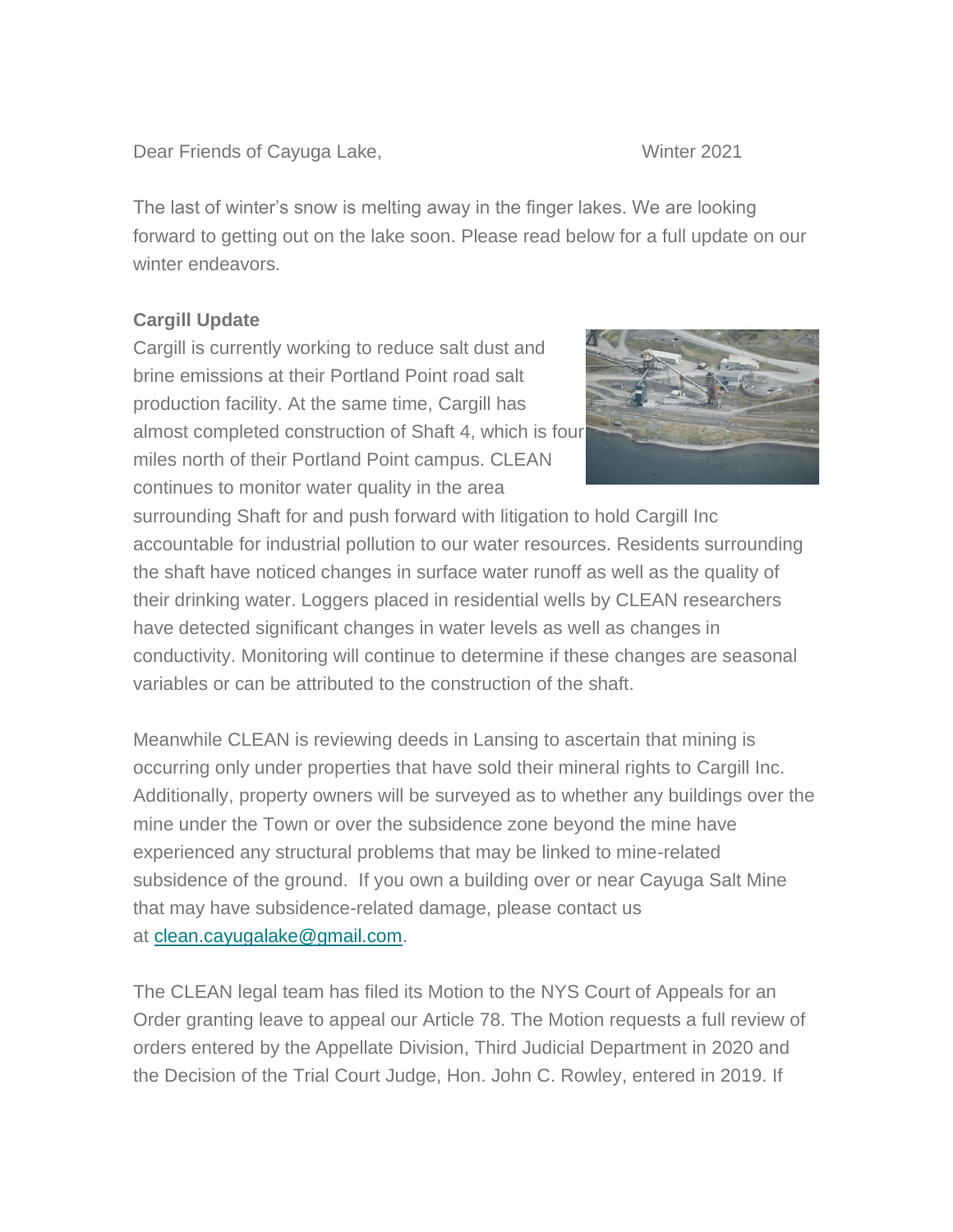granted, the Court would then presumably review the merits of our argument that a full environmental Impact Statement (by Cargill and DEC) is timely and required under SEQRA (the statute in NYS requiring environmental reviews).

Additionally, the legal team is evaluating whether to proceed with a second Article 78 to oppose the Department Initiated Modification to the Mined Land Reclamation (in plain English, Cargill's mining permit) authorized by the New York State Department of Environmental Conservation on February 12, 2021 without adhering to proper SEQR protocol. If we make this legal claim, CLEAN will incur substantial legal fees in our efforts to protect Cayuga Lake from the negative environmental impacts of a potential catastrophic mine collapse. As ever, your support is greatly appreciated to assist the legal team with this important community effort. Please consider making **a tax-deductible donation to CLEAN by contributing to the Chris Dennis Environment Foundation [here.](http://cleancayugalake.org/donations/)**

In the half century that Cargill has owned the Lansing Mine, the DEC has never required Cargill to undertake a thorough assessment of the environmental impacts of the salt mine under Cayuga Lake. This lack of concern for the environmental impacts of their projects on host communities has unfortunately been characteristic of Cargill Inc throughout the world. Recently the U.S. Supreme Court agreed to hear *Doe, et al. v, Cargill, Inc* in which the company is alleged to have contributed to a system of child slavery and forced labor in the Ivory Coast for decades.

It is clear the DEC is not taking the potential of catastrophic mine collapse seriously even after Cargill was forced to close its Avery Island Mine following the recent death of two miners in a mine collapse. We hope that Cargill and the DEC conclude that mining under Cayuga Lake is too risky for Cargill's miners and for the potability of Cayuga Lake water and the surrounding aquifer. Local residents are concerned that the closure of the Louisiana mine could lead to an effort by Cargill to increase production at their Lansing Mine. Cargill's willingness to invest millions upgrading their site at Portland Point suggests they plan to continue salt mining in Lansing for years to come.

Hopefully, deicing technology will advance to eliminate the use of road salt in the future. Meanwhile, it is important that we continue to advocate for newer, safer,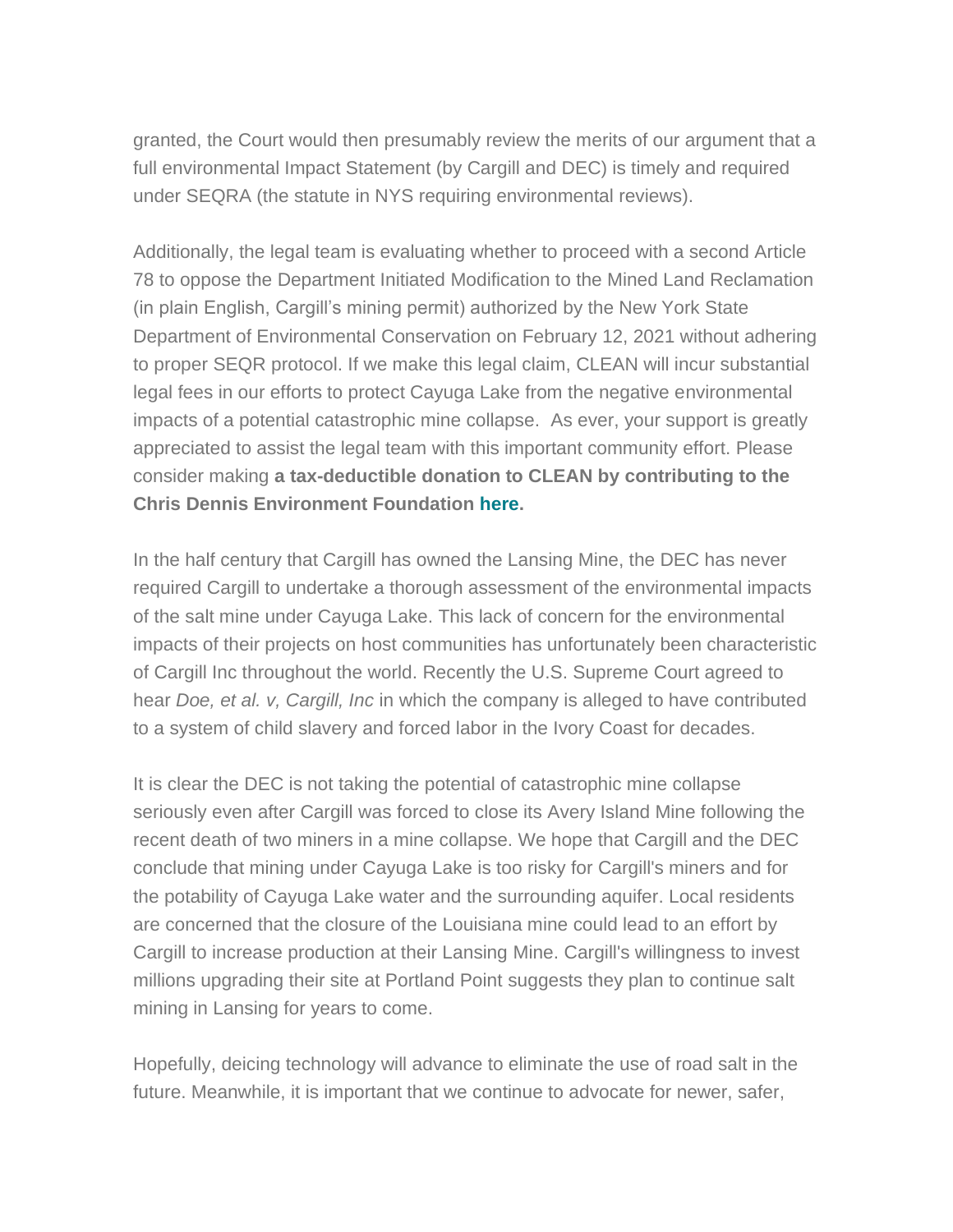and more productive mining as is being accomplished by the American Rock Salt's Hampton Corners Salt Mine near Rochester. At the very least, CLEAN advocates for salt mining to transition to under land pending a thorough environmental review.

## **Cayuga Power, Coal Ash Landfill**

Cayuga Power's application for Tier 1 Large Scale Renewables funding was rejected in the most recent round of NYSERDA funding. In October of 2020 the Town of Lansing voted in support of the development of a Data Center and solar arrays at the Cayuga Power site. Additionally, the Ithaca Area Economic



Development assisted with the successful application to the Appalachian Regional Commission a \$404,170 grant to bring a fiber cable to the location in preparation for the development of the data center.

While CLEAN is in full support of renewable energy, it is important to oppose the installation of a solar array in the immediate vicinity of the coal ash landfill's footprint. There is first a need to remediate the industrial pollution of the coal combustion residual waste as well as arrange for appropriate treatment of CCR leachate prior to its discharge into Cayuga Lake. There is currently no plan in place to conduct adequate environmental remediation at the site. The landfill contains an estimated 4M tons of coal combustion residuals and industrial waste, some of which is in periodic contact with the underlying water table due to lack of a geomembrane liner under the original Phase I and Phase II sections of the landfill. DEC currently permits Cayuga Operating to discharge about 35 million gallons of virtually untreated coal ash leachate into Cayuga Lake annually.

CLEAN is funded through a generous grant from the Park Foundation to undertake research and advocacy regarding the risks to the environment posed by this unremediated landfill. CLEAN has engaged an independent expert on coal ash landfills to review current monitoring reports provided to the DEC by Cayuga Power. Meanwhile, CLEAN researchers are conducting a literary review for the possibility of utilizing bioremediation to remediate the environmental contamination at the landfill as well as the feasibility of mining rare earth minerals from the site for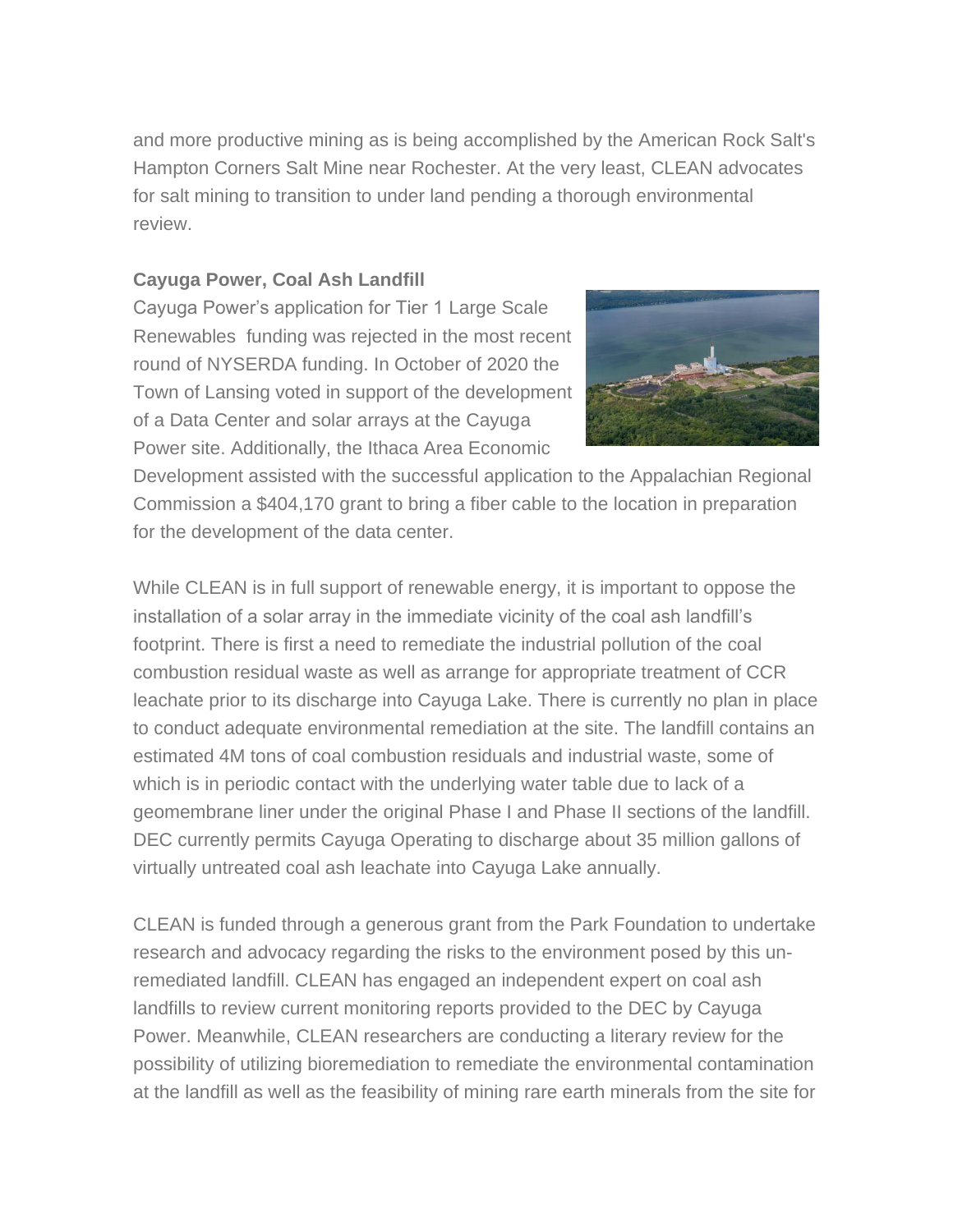industrial applications.

CLEAN has become increasingly concerned over the development of a cryptocurrency operation at the Greenidge Power Plant on Seneca Lake. The environmental advocacy group, Seneca Lake Guardians, is fighting to stop the expansion of Bitcoin mining at the site. The use of lake source cooling for gasfired boilers at Greenidge leads to the discharge of water exceeding 100 degrees Fahrenheit into a prime trout spawning stream. Seneca Lake Guardians is working hard to counter misinformation as Greenidge has contracted with the international public strategy firm, Mercury Communications, to launch a public relations campaign to promote the expansion. It is possible that Cayuga Power will attempt to extend the plant's power plant water withdrawal permit to cool any future on-site gas-fired electric generation.

## **Cayuga Lake Monitoring Program**

CLEAN would like to thank the Park Foundation for providing grant funding to continue the Cayuga Lake Monitoring Program for the 2021 season. Our researchers were recently able to present the data collected during the 2020 season at the Stewardship Network Conference, an organization that focuses on environmental advocacy in the Great Lakes region. For the 2021 season, we are developing plans to focus on nutrient levels, particularly at the north end of Cayuga Lake, to monitor for areas of concern. We will also be offering testing to check for leaking septic



systems for lakeshore residents in the area. Residents who would like to be a part of our septic study should contact us at [clean.cayugalake@gmail.com.](mailto:clean.cayugalake@gmail.com)

## **In Other News**

• Many NYS environmental organizations were angry that Gov. Cuomo vetoed a bill that would have required the Department of Environmental Conservation to review and require permits for construction and otherrelated disturbances on many streams throughout the state. The bill would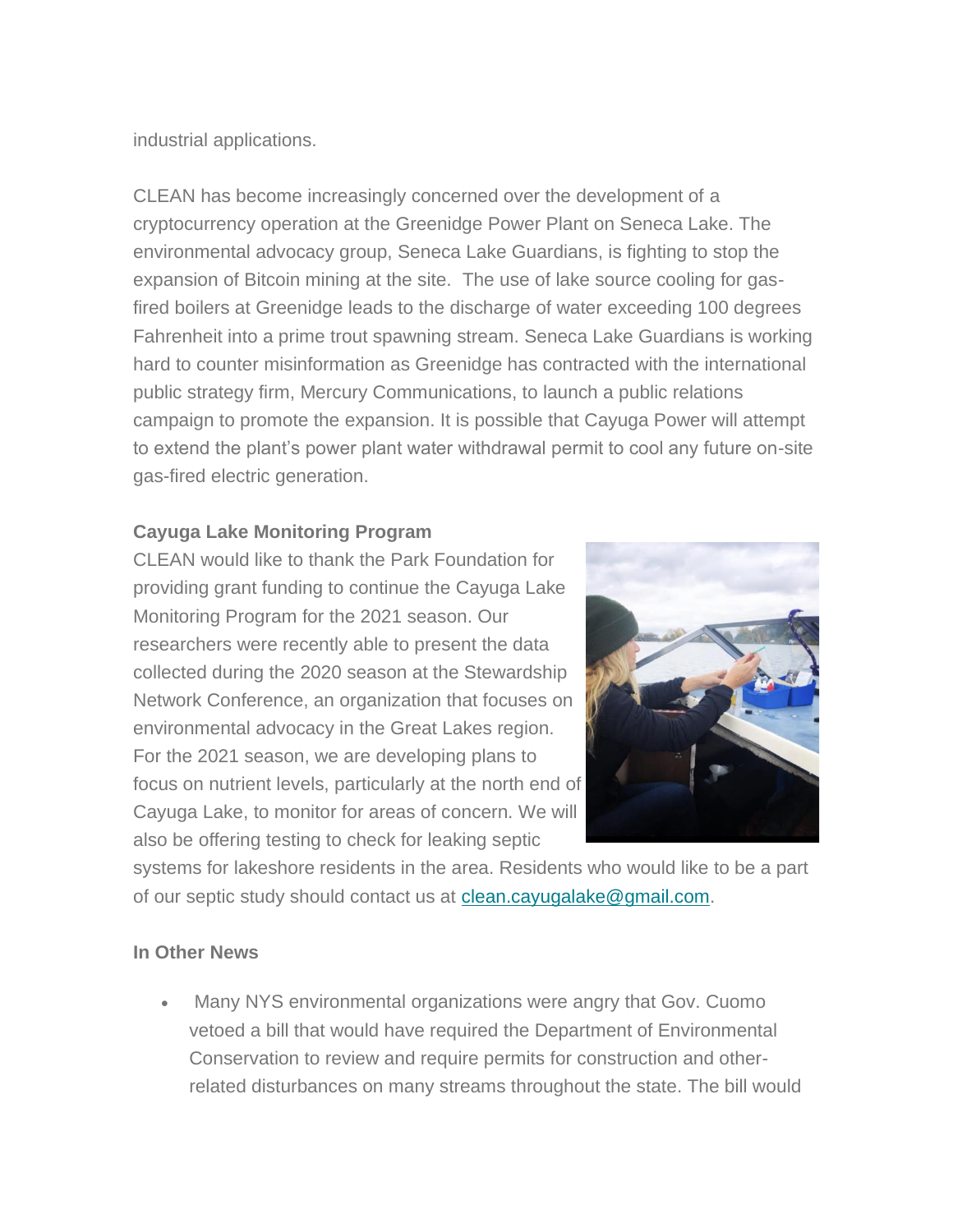have expanded protections "Class C" streams that support fisheries and non-contact recreation expand permitting to more streams in New York. The Governor cited fiscal constraints in his veto, stating the bill would more than double the miles of streams subject to oversight by the DEC.

- In better news, Governor Cuomo recently signed legislation to reduce salt pollution in Adirondack streams, lakes. The legislation creates a Task Force and implements a 3-year pilot program to reduce road salt runoff. However, in February of this year, fearing on-going liability, the Cuomo administration abruptly restricted the release of information about contamination linked to the storage of road salt in the state by highway departments.
- A new regulation was proposed in January to add chlorpyrifos to the list of pesticide that are no longer allowed to be distributed, sold, purchased, possessed, or used for any purpose. Exposure to chlorpyrifos can impair brain development of children and damage cognitive function in adults. The DEC is accepting written comments on the proposed rulemaking through April 5, 2021. Written comments can be submitted to [chlorpyrifosregs@dec.ny.gov](mailto:chlorpyrifosregs@dec.ny.gov)

Thank you, Cayuga Lake Environmental Action *Now*